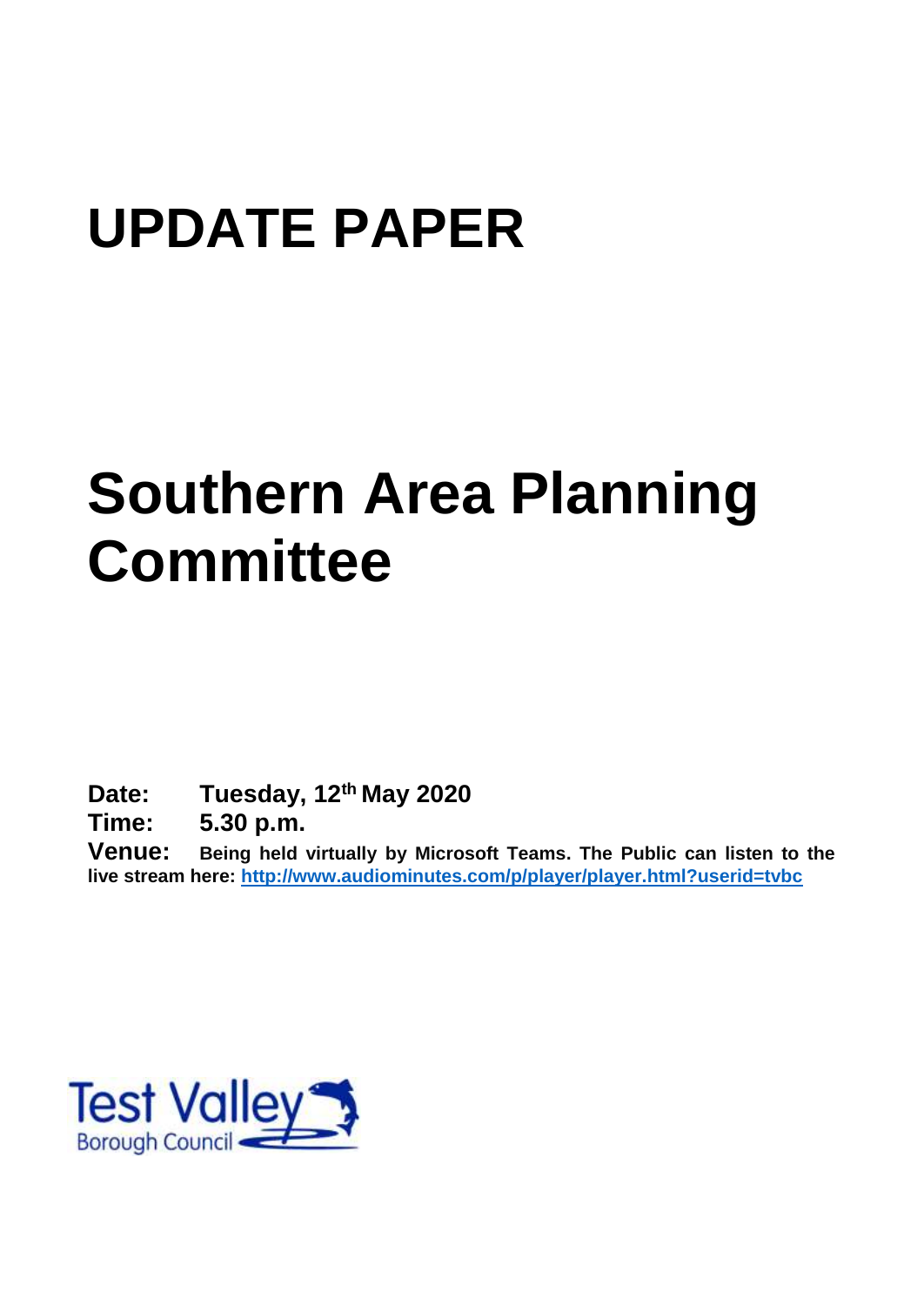## **Southern Area Planning Committee – 12th May 2020 Update Paper**

The purpose of the report is to provide information on planning applications which has been received since the agenda was printed.

Report of Head of Planning

# **1. Background**

1.1 Reports on planning applications are prepared for printing on the agenda some 10 days before the date of the Committee meeting but information and representations received after that time are relevant to the decision. This paper contains such information which was received before 10.00am on the date of the meeting. Any information received after that time is reported verbally.

## **2. Issues**

2.1 Information and representations are summarized but the full text is available on the relevant file should Members require more details. The paper may contain an officer comment on the additional information, amended recommendations and amended and/or additional conditions.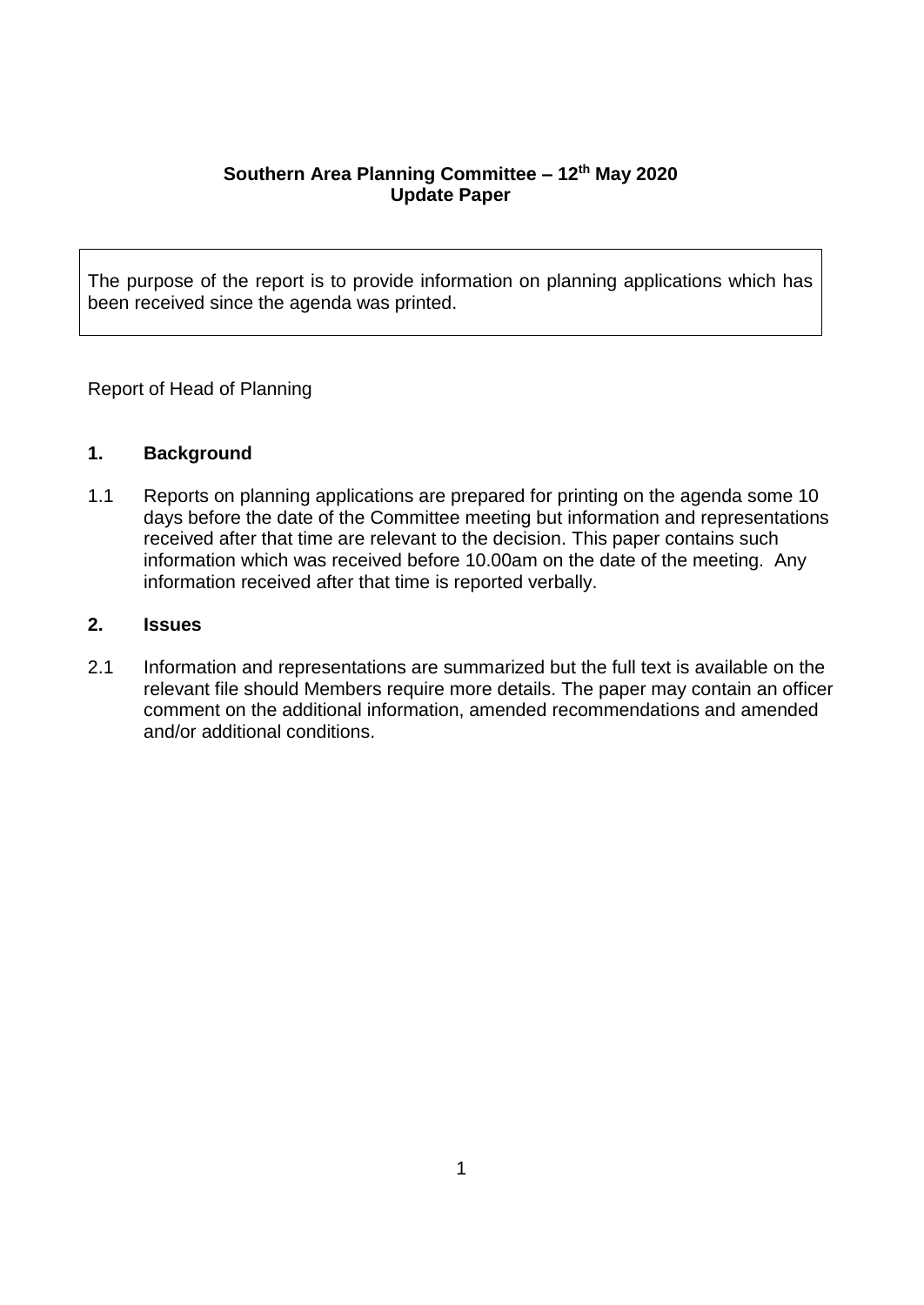**7. 19/02772/FULLS (PERMISSION) 26.11.2019 10 – 23** SITE: Shb Hire Ltd, Mill Lane, Nursling, **NURSLING AND ROWNHAMS**

**CASE OFFICER:** Mark Staincliffe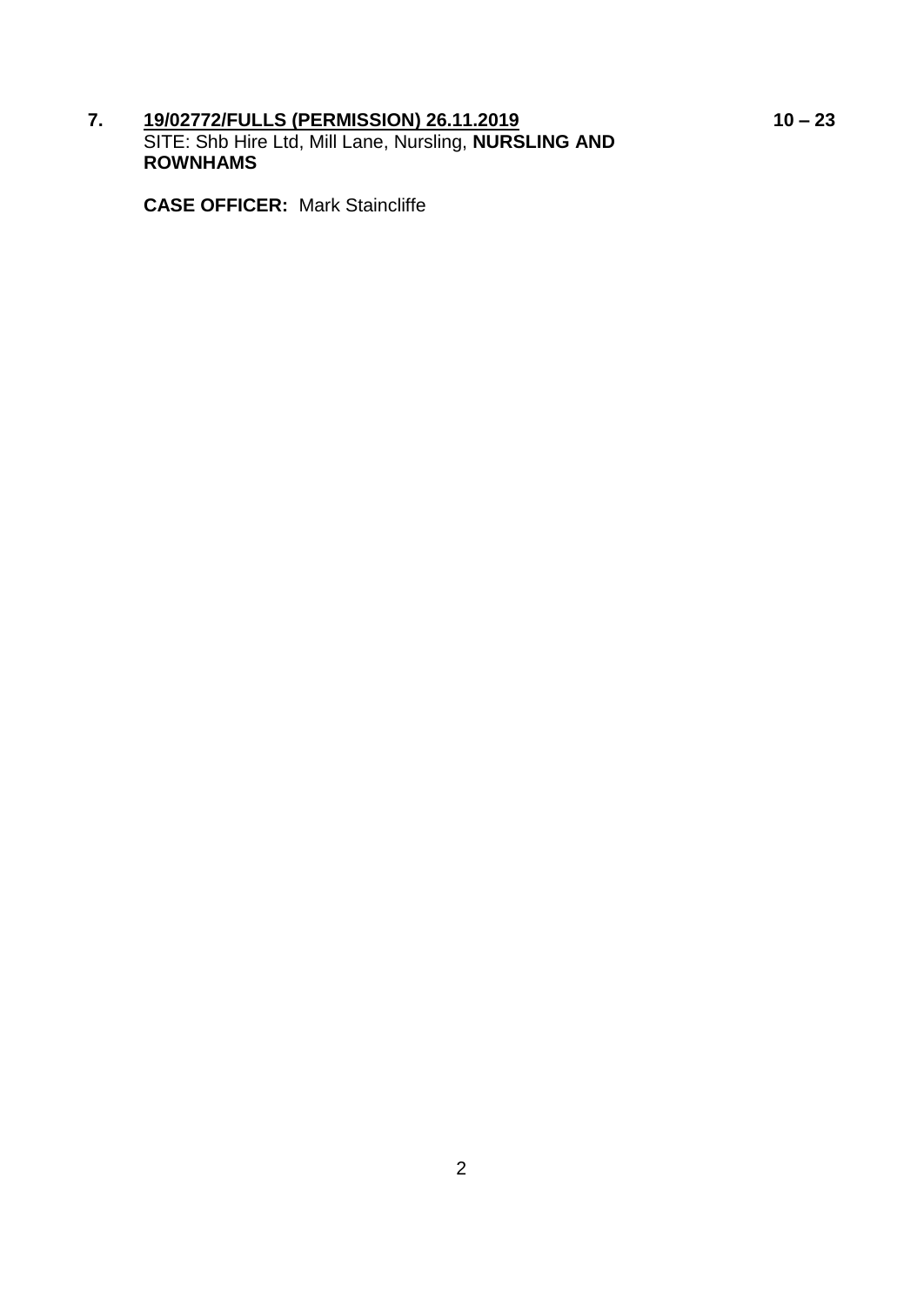| <b>APPLICATION NO.</b>                                    | 19/02772/FULLS                                   |
|-----------------------------------------------------------|--------------------------------------------------|
| <b>APPLICATION</b>                                        | FULL APPLICATION - SOUTH                         |
| <b>TYPE</b>                                               |                                                  |
| <b>REGISTERED</b>                                         | 26.11.2019                                       |
| <b>APPLICANT</b>                                          | Mr Warren Cann                                   |
| <b>SITE</b>                                               | Shb Hire Ltd, Mill Lane, Nursling, SO16 0YE,     |
|                                                           | <b>NURSLING AND ROWNHAMS</b>                     |
| <b>PROPOSAL</b>                                           | Erection of a battery storage facility           |
| <b>AMENDMENTS</b>                                         | 11.12.19 - Updated acoustic design specification |
| <b>CASE OFFICER</b>                                       | Mr Mark Staincliffe                              |
| Background paper (Local Government Act 1972 Section 100D) |                                                  |

#### 1.0 **Additional Representations**

- 1.1 Two additional representation have been received. A summary of these comments are set out below:
- 1.2 The application is not supported by up to date ecological surveys of the site. The submitted appraisal is over 2 years old and undertaken during different ground conditions.
	- The application if approved would result in a significant net loss of biodiversity, contrary to Government policy and contrary to the NPPF, 2019.
	- There is not sufficient area for the necessary biodiversity compensation and net gain to be delivered.
	- The compensation planting for the battery storage unit that is on land that was felled and subject to the restocking notice.
	- To deliver the compensatory planting for the battery storage compound plus the proposed woodland restoration through re-planting of trees as proposed would require that the natural woodland regeneration of the last 3.5 years would need to be cleared, resulting in additional loss of biodiversity for which no compensation is proposed;
	- The current natural vegetation on the site is now highly suitable for a range of legally protected species including hazel dormouse and reptiles. The clearance of the current vegetation on the site would therefore risk the killing, injury and disturbance of these protected species and would be unlawful;
	- The Council has a duty to conserve biodiversity under Section 41 of the Natural Environment and Rural Communities (NERC) Act, 2006. If the Council approves this current application, it would be failing in that duty.

#### 1.3 Officer Comment

The representations place a lot of emphasis on the previous decision being taken prior to the current iteration of the NPPF. That is correct, however, the appeal was determined against the 2018 NPPF and the paragraph 170(d), for which the representations place significant emphasis on, did form part of that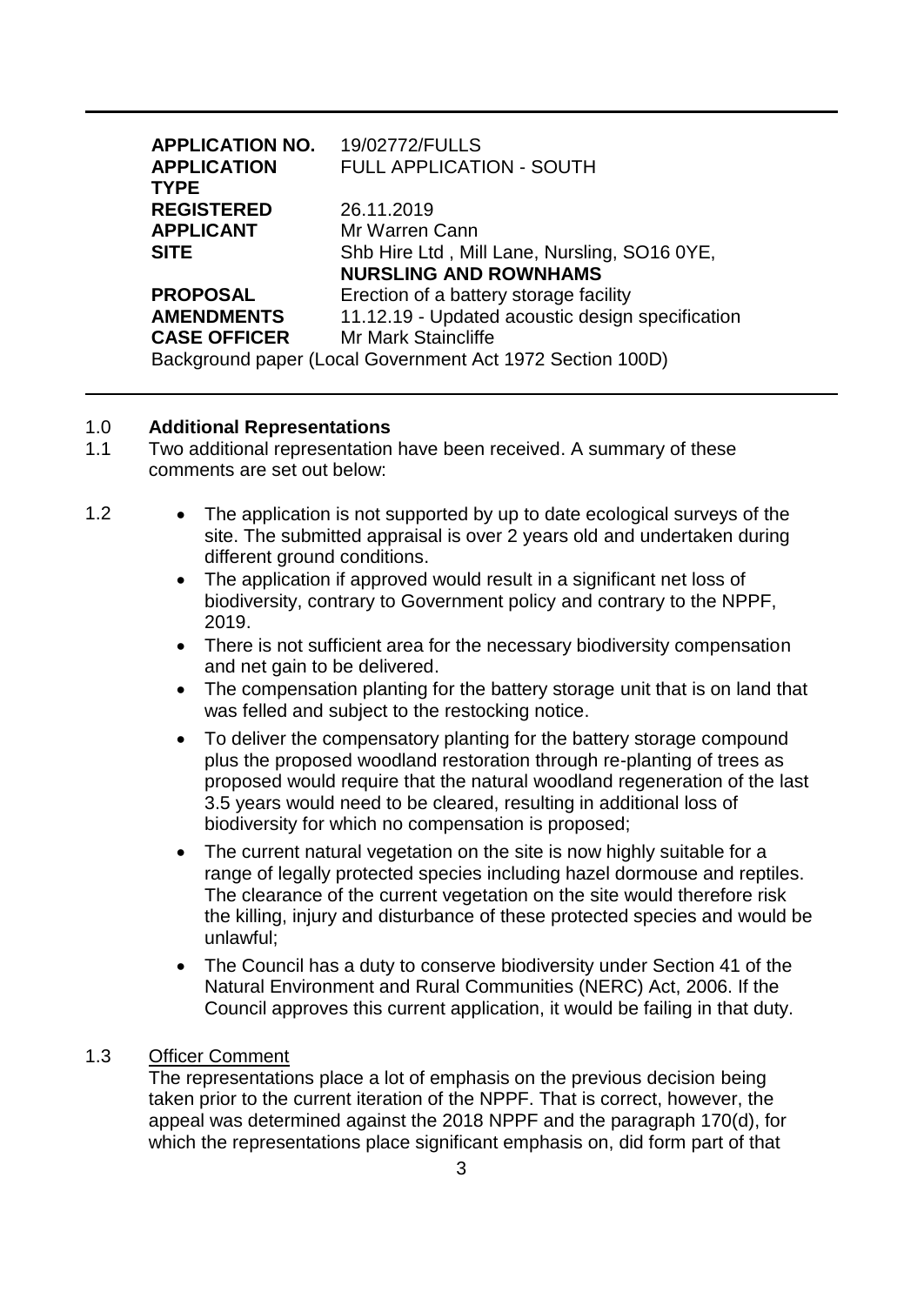NPPF and the wording remains unchanged between those drafts of the NPPF. The Inspector, in reaching his decision to permit the previous appeal, was aware of his duty under the NPPF and Section 41 of the NERC but rather than an immediate refusal of the application the consideration is one of planning judgement and determining whether the benefits of the scheme outweigh the conflict with policy. This planning balance has been undertaken within the committee report.

The representations also make regular reference to the Environment Bill. However, the Environment Bill is precisely that, a Bill. It was re-introduced to Parliament after the December election, but has not made it on to the statute books as yet. Councils are, therefore, under no statutory duty to secure biodiversity gain at present and to do so without policy justification would not be sound decision making.

It is also alleged that the compensation planting for the proposed battery storage unit is on land that was felled and subject to the restocking notice. This is incorrect and misleading, below is a copy of the plan attached to the restocking notice and it does not include the land in question.